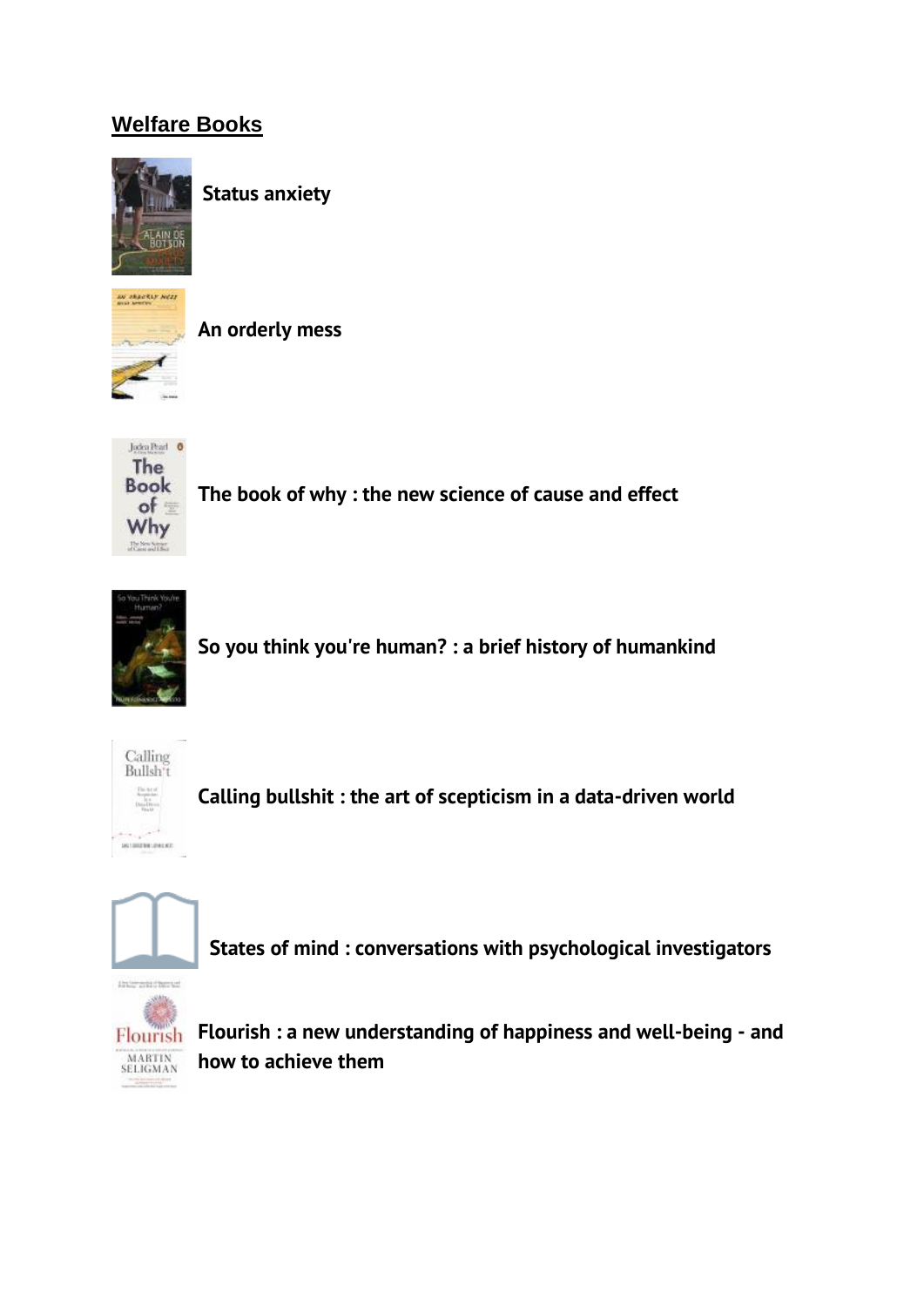

**[How to be human : the manual; a monk, a neuroscientist and me](http://solo.bodleian.ox.ac.uk/primo-explore/fulldisplay?docid=oxfaleph021154156&context=L&vid=SOLO&lang=en_US&search_scope=LSCOP_STX&adaptor=Local%20Search%20Engine&tab=local&query=any,contains,How%20to%20be%20human%20:%20the%20manual;%20a%20monk,%20a%20neuroscientist%20and%20me%20/&offset=0)**



**[Pain : the science of suffering](http://solo.bodleian.ox.ac.uk/primo-explore/fulldisplay?docid=oxfaleph013685712&context=L&vid=SOLO&lang=en_US&search_scope=LSCOP_STX&adaptor=Local%20Search%20Engine&isFrbr=true&tab=local&query=any,contains,Pain%20:%20the%20science%20of%20suffering%20/&offset=0)**



**[Against empathy : the case for rational compassion](http://solo.bodleian.ox.ac.uk/primo-explore/fulldisplay?docid=oxfaleph021088631&context=L&vid=SOLO&lang=en_US&search_scope=LSCOP_STX&adaptor=Local%20Search%20Engine&isFrbr=true&tab=local&query=any,contains,Against%20empathy%20:%20the%20case%20for%20rational%20compassion%20/&offset=0)**



**[The compassionate mind : a new approach to life's challenges](http://solo.bodleian.ox.ac.uk/primo-explore/fulldisplay?docid=oxfaleph021139283&context=L&vid=SOLO&lang=en_US&search_scope=LSCOP_STX&adaptor=Local%20Search%20Engine&isFrbr=true&tab=local&query=any,contains,The%20compassionate%20mind%20:%20a%20new%20approach%20to%20life%27s%20challenges%20/&offset=0)**



**[Achieving emotional literacy : a personal program to increase your](http://solo.bodleian.ox.ac.uk/primo-explore/fulldisplay?docid=oxfaleph013409870&context=L&vid=SOLO&lang=en_US&search_scope=LSCOP_STX&adaptor=Local%20Search%20Engine&tab=local&query=any,contains,Achieving%20emotional%20literacy%20:%20a%20personal%20program%20to%20increase%20your%20emotional%20intelligence%20/&offset=0)  [emotional intelligence](http://solo.bodleian.ox.ac.uk/primo-explore/fulldisplay?docid=oxfaleph013409870&context=L&vid=SOLO&lang=en_US&search_scope=LSCOP_STX&adaptor=Local%20Search%20Engine&tab=local&query=any,contains,Achieving%20emotional%20literacy%20:%20a%20personal%20program%20to%20increase%20your%20emotional%20intelligence%20/&offset=0)**



**[How to survive the end of the world](http://solo.bodleian.ox.ac.uk/primo-explore/fulldisplay?docid=oxfaleph021816753&context=L&vid=SOLO&lang=en_US&search_scope=LSCOP_STX&adaptor=Local%20Search%20Engine&isFrbr=true&tab=local&query=any,contains,How%20to%20survive%20the%20end%20of%20the%20world%20(when%20it%27s%20in%20your%20own%20head)%20:%20an%20anxiety%20survival%20guide%20/&offset=0) (when it's in your own head) : [an anxiety survival guide](http://solo.bodleian.ox.ac.uk/primo-explore/fulldisplay?docid=oxfaleph021816753&context=L&vid=SOLO&lang=en_US&search_scope=LSCOP_STX&adaptor=Local%20Search%20Engine&isFrbr=true&tab=local&query=any,contains,How%20to%20survive%20the%20end%20of%20the%20world%20(when%20it%27s%20in%20your%20own%20head)%20:%20an%20anxiety%20survival%20guide%20/&offset=0)**



**[Manage your mind : the mental fitness guide](http://solo.bodleian.ox.ac.uk/primo-explore/fulldisplay?docid=oxfaleph021083708&context=L&vid=SOLO&lang=en_US&search_scope=LSCOP_STX&adaptor=Local%20Search%20Engine&isFrbr=true&tab=local&query=any,contains,Manage%20your%20mind%20:%20the%20mental%20fitness%20guide%20/&sortby=rank&facet=frbrgroupid,include,235290083&offset=0)**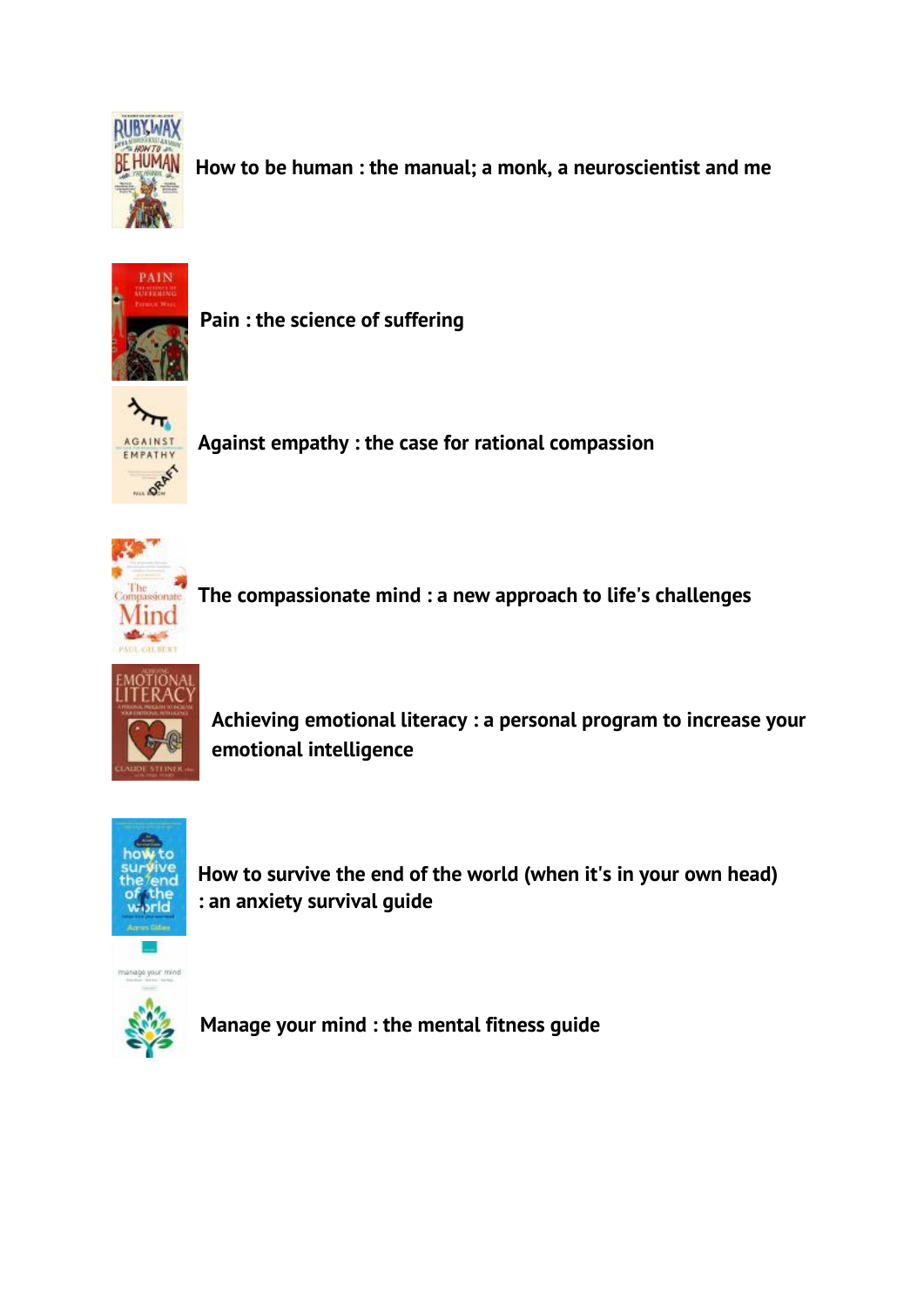

**[Mind over mood : change how you feel by changing the way you](http://solo.bodleian.ox.ac.uk/primo-explore/fulldisplay?docid=oxfaleph020615274&context=L&vid=SOLO&lang=en_US&search_scope=LSCOP_STX&adaptor=Local%20Search%20Engine&isFrbr=true&tab=local&query=any,contains,Mind%20over%20mood%20:%20change%20how%20you%20feel%20by%20changing%20the%20way%20you%20think%20/&sortby=rank&facet=frbrgroupid,include,237253585&offset=0)  [think](http://solo.bodleian.ox.ac.uk/primo-explore/fulldisplay?docid=oxfaleph020615274&context=L&vid=SOLO&lang=en_US&search_scope=LSCOP_STX&adaptor=Local%20Search%20Engine&isFrbr=true&tab=local&query=any,contains,Mind%20over%20mood%20:%20change%20how%20you%20feel%20by%20changing%20the%20way%20you%20think%20/&sortby=rank&facet=frbrgroupid,include,237253585&offset=0)**



**[I am a strange loop](http://solo.bodleian.ox.ac.uk/primo-explore/fulldisplay?docid=oxfaleph016256270&context=L&vid=SOLO&lang=en_US&search_scope=LSCOP_STX&adaptor=Local%20Search%20Engine&tab=local&query=any,contains,I%20am%20a%20strange%20loop%20/&offset=0)**



**[The chimp paradox](http://solo.bodleian.ox.ac.uk/primo-explore/fulldisplay?docid=oxfaleph020332303&context=L&vid=SOLO&lang=en_US&search_scope=LSCOP_STX&adaptor=Local%20Search%20Engine&isFrbr=true&tab=local&query=any,contains,The%20chimp%20paradox%20/&offset=0)**



**How we know what isn't so : [the fallibility of human reason in](http://solo.bodleian.ox.ac.uk/primo-explore/fulldisplay?docid=oxfaleph013727530&context=L&vid=SOLO&lang=en_US&search_scope=LSCOP_STX&adaptor=Local%20Search%20Engine&tab=local&query=any,contains,How%20we%20know%20what%20isn%27t%20so%20:%20the%20fallibility%20of%20human%20reason%20in%20everyday%20life%20/&offset=0)  [everyday life](http://solo.bodleian.ox.ac.uk/primo-explore/fulldisplay?docid=oxfaleph013727530&context=L&vid=SOLO&lang=en_US&search_scope=LSCOP_STX&adaptor=Local%20Search%20Engine&tab=local&query=any,contains,How%20we%20know%20what%20isn%27t%20so%20:%20the%20fallibility%20of%20human%20reason%20in%20everyday%20life%20/&offset=0)**



**[The science of well-being](http://solo.bodleian.ox.ac.uk/primo-explore/fulldisplay?docid=oxfaleph015983517&context=L&vid=SOLO&lang=en_US&search_scope=LSCOP_STX&adaptor=Local%20Search%20Engine&isFrbr=true&tab=local&query=any,contains,The%20science%20of%20well-being%20/&sortby=rank&facet=frbrgroupid,include,238949135&offset=0)**



**[How to stay sane](http://solo.bodleian.ox.ac.uk/primo-explore/fulldisplay?docid=oxfaleph019311384&context=L&vid=SOLO&lang=en_US&search_scope=LSCOP_STX&adaptor=Local%20Search%20Engine&isFrbr=true&tab=local&query=any,contains,How%20to%20stay%20sane%20/&offset=0)**



**[Self-determination theory : basic psychological needs in](http://solo.bodleian.ox.ac.uk/primo-explore/fulldisplay?docid=oxfaleph021046209&context=L&vid=SOLO&lang=en_US&search_scope=LSCOP_STX&adaptor=Local%20Search%20Engine&tab=local&query=any,contains,Self-determination%20theory%20:%20basic%20psychological%20needs%20in%20motivation,%20development,%20and%20wellness%20/&offset=0)  [motivation, development, and wellness](http://solo.bodleian.ox.ac.uk/primo-explore/fulldisplay?docid=oxfaleph021046209&context=L&vid=SOLO&lang=en_US&search_scope=LSCOP_STX&adaptor=Local%20Search%20Engine&tab=local&query=any,contains,Self-determination%20theory%20:%20basic%20psychological%20needs%20in%20motivation,%20development,%20and%20wellness%20/&offset=0)**



**[This too shall pass : stories of change, crisis and hopeful beginnings](http://solo.bodleian.ox.ac.uk/primo-explore/fulldisplay?docid=oxfaleph021936747&context=L&vid=SOLO&lang=en_US&search_scope=LSCOP_STX&adaptor=Local%20Search%20Engine&isFrbr=true&tab=local&query=any,contains,This%20too%20shall%20pass%20:%20stories%20of%20change,%20crisis%20and%20hopeful%20beginnings&offset=0)**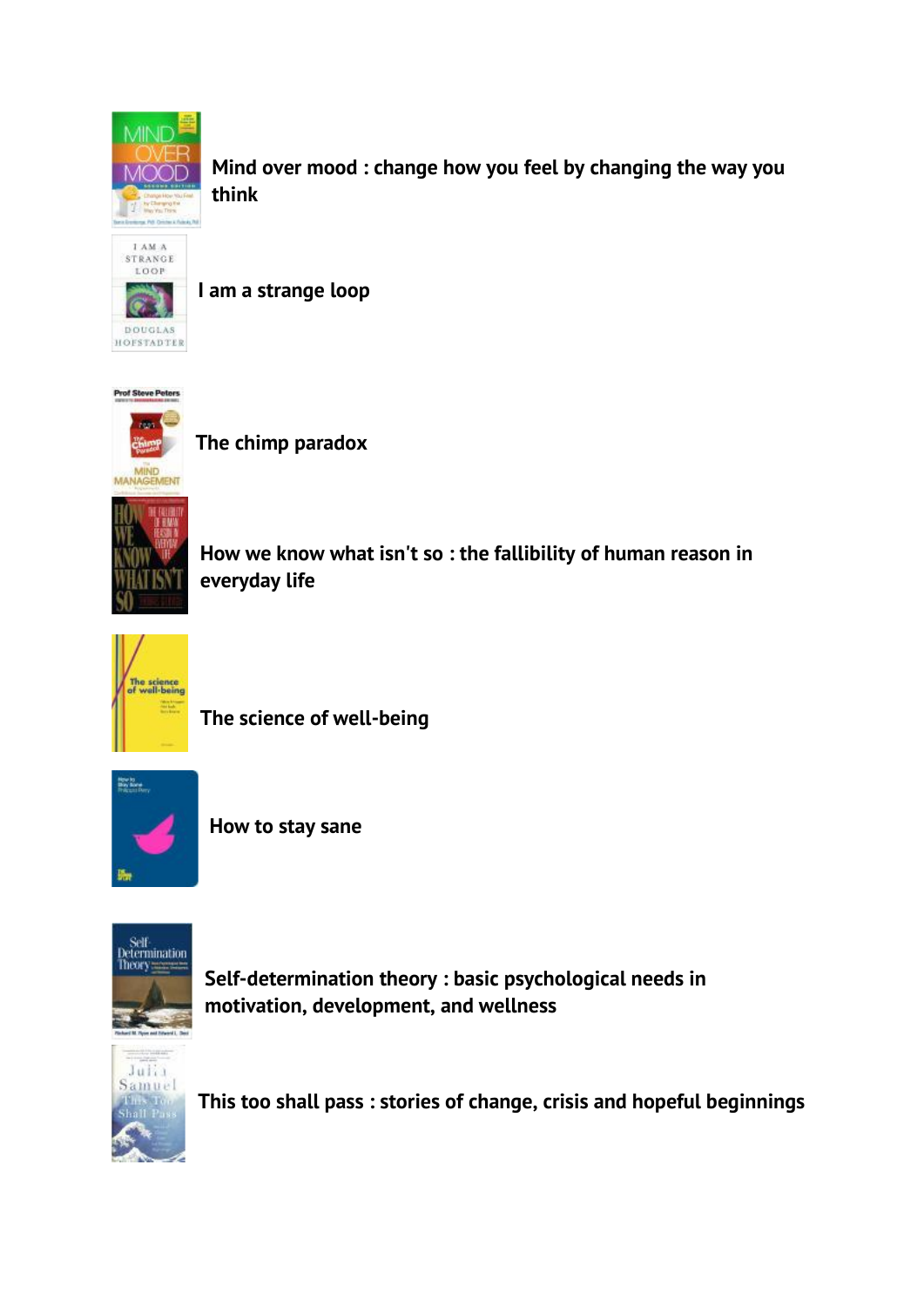

**Quiet [: the power of introverts in a world that can't stop talking](http://solo.bodleian.ox.ac.uk/primo-explore/fulldisplay?docid=oxfaleph019436410&context=L&vid=SOLO&lang=en_US&search_scope=LSCOP_ALL&adaptor=Local%20Search%20Engine&isFrbr=true&tab=local&query=any,contains,Quiet%20susan%20cain&sortby=rank&facet=frbrgroupid,include,241102966&offset=0)**



**[Six impossible things before breakfast : the evolutionary origins of](http://solo.bodleian.ox.ac.uk/primo-explore/fulldisplay?docid=oxfaleph016093304&context=L&vid=SOLO&lang=en_US&search_scope=LSCOP_ALL&adaptor=Local%20Search%20Engine&isFrbr=true&tab=local&query=any,contains,Six%20impossible%20things%20before%20breakfast%20:%20the%20evolutionary%20origins%20of%20belief%20/&sortby=rank&facet=frbrgroupid,include,239049228&offset=0)  [belief](http://solo.bodleian.ox.ac.uk/primo-explore/fulldisplay?docid=oxfaleph016093304&context=L&vid=SOLO&lang=en_US&search_scope=LSCOP_ALL&adaptor=Local%20Search%20Engine&isFrbr=true&tab=local&query=any,contains,Six%20impossible%20things%20before%20breakfast%20:%20the%20evolutionary%20origins%20of%20belief%20/&sortby=rank&facet=frbrgroupid,include,239049228&offset=0)**

**JORDAN B**<br>PETERSON 12 RULES FOR LIFE

**[12 rules for life : an antidote for chaos](http://solo.bodleian.ox.ac.uk/primo-explore/fulldisplay?docid=oxfaleph021111641&context=L&vid=SOLO&lang=en_US&search_scope=LSCOP_ALL&adaptor=Local%20Search%20Engine&tab=local&query=any,contains,12%20rules%20for%20life%20:%20an%20antidote%20for%20chaos%20/&offset=0)**

MANUFACTURING<br>HAPPY CITIZENS as a  $\overline{M}$ And the Entrepreneur State and .<br>Mga Calengo Pre No.

**[Manufacturing happy citizens : how the science and industry of](http://solo.bodleian.ox.ac.uk/primo-explore/fulldisplay?docid=oxfaleph021638093&context=L&vid=SOLO&lang=en_US&search_scope=LSCOP_ALL&adaptor=Local%20Search%20Engine&tab=local&query=any,contains,Manufacturing%20happy%20citizens%20:%20how%20the%20science%20and%20industry%20of%20happiness%20control%20our%20lives%20/&offset=0)  [happiness control our lives](http://solo.bodleian.ox.ac.uk/primo-explore/fulldisplay?docid=oxfaleph021638093&context=L&vid=SOLO&lang=en_US&search_scope=LSCOP_ALL&adaptor=Local%20Search%20Engine&tab=local&query=any,contains,Manufacturing%20happy%20citizens%20:%20how%20the%20science%20and%20industry%20of%20happiness%20control%20our%20lives%20/&offset=0)**



**[Freedom from your inner critic : a self-therapy approach](http://solo.bodleian.ox.ac.uk/primo-explore/fulldisplay?docid=oxfaleph021630853&context=L&vid=SOLO&lang=en_US&search_scope=LSCOP_ALL&adaptor=Local%20Search%20Engine&tab=local&query=any,contains,Freedom%20from%20your%20inner%20critic%20:%20a%20self-therapy%20approach%20/&offset=0)**



**[Overcoming low self-esteem : a self-help guide using cognitive](http://solo.bodleian.ox.ac.uk/primo-explore/fulldisplay?docid=oxfaleph020719269&context=L&vid=SOLO&lang=en_US&search_scope=LSCOP_ALL&adaptor=Local%20Search%20Engine&tab=local&query=any,contains,Overcoming%20low%20self-esteem%20:%20a%20self-help%20guide%20using%20cognitive%20behavioural%20techniques%20/&offset=0)  [behavioural techniques](http://solo.bodleian.ox.ac.uk/primo-explore/fulldisplay?docid=oxfaleph020719269&context=L&vid=SOLO&lang=en_US&search_scope=LSCOP_ALL&adaptor=Local%20Search%20Engine&tab=local&query=any,contains,Overcoming%20low%20self-esteem%20:%20a%20self-help%20guide%20using%20cognitive%20behavioural%20techniques%20/&offset=0)**



**[The quest for a moral compass : a global history of ethics](http://solo.bodleian.ox.ac.uk/primo-explore/fulldisplay?docid=oxfaleph019695307&context=L&vid=SOLO&lang=en_US&search_scope=LSCOP_ALL&adaptor=Local%20Search%20Engine&isFrbr=true&tab=local&query=any,contains,The%20quest%20for%20a%20moral%20compass%20:%20a%20global%20history%20of%20ethics%20/&sortby=rank&facet=frbrgroupid,include,265255306&offset=0)**



**[The path : a new way to think about everything](http://solo.bodleian.ox.ac.uk/primo-explore/fulldisplay?docid=oxfaleph020541210&context=L&vid=SOLO&lang=en_US&search_scope=LSCOP_ALL&adaptor=Local%20Search%20Engine&isFrbr=true&tab=local&query=any,contains,The%20path%20:%20a%20new%20way%20to%20think%20about%20everything%20/&sortby=rank&facet=frbrgroupid,include,455934203&offset=0)**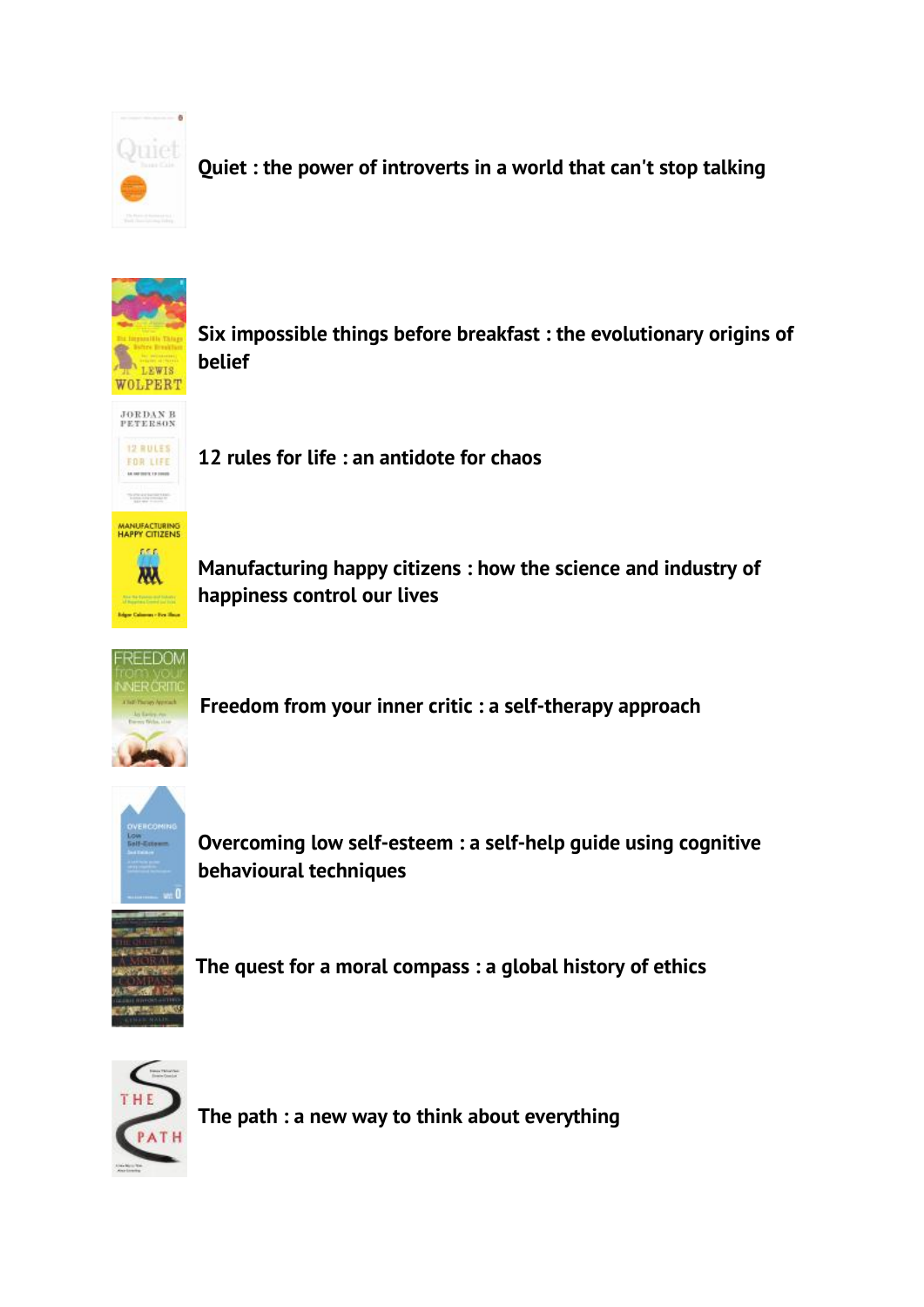

**[The soul of the world](http://solo.bodleian.ox.ac.uk/primo-explore/fulldisplay?docid=oxfaleph019683600&context=L&vid=SOLO&lang=en_US&search_scope=LSCOP_ALL&adaptor=Local%20Search%20Engine&isFrbr=true&tab=local&query=any,contains,The%20soul%20of%20the%20world%20/&sortby=rank&facet=frbrgroupid,include,255096858&offset=0)**



**[Teaching religion and healing](http://solo.bodleian.ox.ac.uk/primo-explore/fulldisplay?docid=oxfaleph016124553&context=L&vid=SOLO&lang=en_US&search_scope=LSCOP_ALL&adaptor=Local%20Search%20Engine&isFrbr=true&tab=local&query=any,contains,Teaching%20religion%20and%20healing%20/&sortby=rank&facet=frbrgroupid,include,239080136&offset=0)**

**[Caring management in the new economy : socially responsible](http://solo.bodleian.ox.ac.uk/primo-explore/fulldisplay?docid=oxfaleph022321088&context=L&vid=SOLO&lang=en_US&search_scope=LSCOP_ALL&adaptor=Local%20Search%20Engine&isFrbr=true&tab=local&query=any,contains,Caring%20management%20in%20the%20new%20economy%20:%20socially%20responsible%20behaviour%20through%20spirituality%20/&sortby=rank&facet=frbrgroupid,include,433169169&offset=0)  [behaviour through spirituality](http://solo.bodleian.ox.ac.uk/primo-explore/fulldisplay?docid=oxfaleph022321088&context=L&vid=SOLO&lang=en_US&search_scope=LSCOP_ALL&adaptor=Local%20Search%20Engine&isFrbr=true&tab=local&query=any,contains,Caring%20management%20in%20the%20new%20economy%20:%20socially%20responsible%20behaviour%20through%20spirituality%20/&sortby=rank&facet=frbrgroupid,include,433169169&offset=0)**



**[Pleasure activism : the politics of feeling good](http://solo.bodleian.ox.ac.uk/primo-explore/fulldisplay?docid=oxfaleph022320734&context=L&vid=SOLO&lang=en_US&search_scope=LSCOP_ALL&adaptor=Local%20Search%20Engine&tab=local&query=any,contains,Pleasure%20activism%20:%20the%20politics%20of%20feeling%20good%20/&offset=0)**



**Everything bad is good for you : [how today's popular culture is](http://solo.bodleian.ox.ac.uk/primo-explore/fulldisplay?docid=oxfaleph015988226&context=L&vid=SOLO&lang=en_US&search_scope=LSCOP_ALL&adaptor=Local%20Search%20Engine&tab=local&query=any,contains,Everything%20bad%20is%20good%20for%20you%20:%20how%20today%27s%20popular%20culture%20is%20actually%20making%20us%20smarter%20/&offset=0)  [actually making us smarter](http://solo.bodleian.ox.ac.uk/primo-explore/fulldisplay?docid=oxfaleph015988226&context=L&vid=SOLO&lang=en_US&search_scope=LSCOP_ALL&adaptor=Local%20Search%20Engine&tab=local&query=any,contains,Everything%20bad%20is%20good%20for%20you%20:%20how%20today%27s%20popular%20culture%20is%20actually%20making%20us%20smarter%20/&offset=0)**



**[Sleepy head : narcolepsy, neuroscience and the search for a good](http://solo.bodleian.ox.ac.uk/primo-explore/fulldisplay?docid=oxfaleph021131059&context=L&vid=SOLO&lang=en_US&search_scope=LSCOP_ALL&adaptor=Local%20Search%20Engine&tab=local&query=any,contains,Sleepy%20head%20:%20narcolepsy,%20neuroscience%20and%20the%20search%20for%20a%20good%20night%20/&offset=0)  [night](http://solo.bodleian.ox.ac.uk/primo-explore/fulldisplay?docid=oxfaleph021131059&context=L&vid=SOLO&lang=en_US&search_scope=LSCOP_ALL&adaptor=Local%20Search%20Engine&tab=local&query=any,contains,Sleepy%20head%20:%20narcolepsy,%20neuroscience%20and%20the%20search%20for%20a%20good%20night%20/&offset=0)**



**[The man who couldn't stop](http://solo.bodleian.ox.ac.uk/primo-explore/fulldisplay?docid=oxfaleph020155087&context=L&vid=SOLO&lang=en_US&search_scope=LSCOP_ALL&adaptor=Local%20Search%20Engine&tab=local&query=any,contains,The%20man%20who%20couldn%27t%20stop%20:%20the%20truth%20about%20OCD%20/&offset=0) : the truth about OCD**



**[Notes on a nervous planet](http://solo.bodleian.ox.ac.uk/primo-explore/fulldisplay?docid=oxfaleph021300126&context=L&vid=SOLO&lang=en_US&search_scope=LSCOP_ALL&adaptor=Local%20Search%20Engine&isFrbr=true&tab=local&query=any,contains,Notes%20on%20a%20nervous%20planet%20/&sortby=rank&facet=frbrgroupid,include,389710423&offset=0)**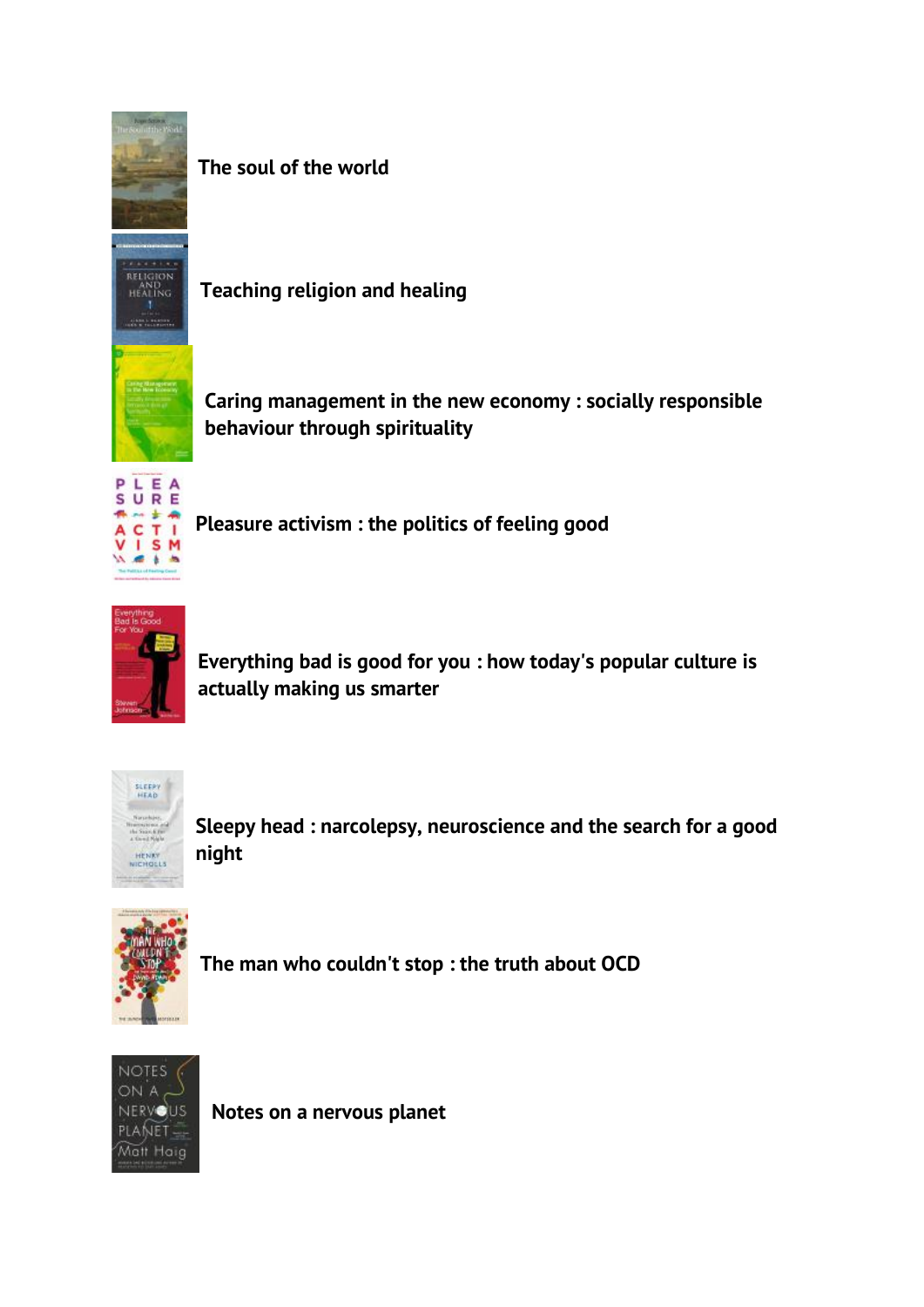

**Lost connections : [why you're depressed and how to find hope](http://solo.bodleian.ox.ac.uk/primo-explore/fulldisplay?docid=oxfaleph021869018&context=L&vid=SOLO&lang=en_US&search_scope=LSCOP_ALL&adaptor=Local%20Search%20Engine&tab=local&query=any,contains,Lost%20connections%20:%20why%20you%27re%20depressed%20and%20how%20to%20find%20hope%20/&offset=0)**



**[The post-traumatic stress disorder sourcebook](http://solo.bodleian.ox.ac.uk/primo-explore/fulldisplay?docid=oxfaleph021413397&context=L&vid=SOLO&lang=en_US&search_scope=LSCOP_ALL&adaptor=Local%20Search%20Engine&tab=local&query=any,contains,The%20post-traumatic%20stress%20disorder%20sourcebook%20/&offset=0)**



**[Living landscapes : meditations on the five elements in Hindu,](http://solo.bodleian.ox.ac.uk/primo-explore/fulldisplay?docid=oxfaleph022321070&context=L&vid=SOLO&lang=en_US&search_scope=LSCOP_STX&adaptor=Local%20Search%20Engine&tab=local&query=any,contains,yoga&facet=tlevel,include,physical_item&offset=0)  [Buddhist, and Jain yogas](http://solo.bodleian.ox.ac.uk/primo-explore/fulldisplay?docid=oxfaleph022321070&context=L&vid=SOLO&lang=en_US&search_scope=LSCOP_STX&adaptor=Local%20Search%20Engine&tab=local&query=any,contains,yoga&facet=tlevel,include,physical_item&offset=0)**



**Yoga [and the luminous : Patañjali's spiritual path to freedom](http://solo.bodleian.ox.ac.uk/primo-explore/fulldisplay?docid=oxfaleph022321091&context=L&vid=SOLO&lang=en_US&search_scope=LSCOP_STX&adaptor=Local%20Search%20Engine&tab=local&query=any,contains,yoga&facet=tlevel,include,physical_item&offset=0)**



**[In gods we trust : the evolutionary landscape of religion](http://solo.bodleian.ox.ac.uk/primo-explore/fulldisplay?docid=oxfaleph015451641&context=L&vid=SOLO&lang=en_US&search_scope=LSCOP_ALL&adaptor=Local%20Search%20Engine&isFrbr=true&tab=local&query=any,contains,In%20gods%20we%20trust%20:%20the%20evolutionary%20landscape%20of%20religion%20/&sortby=rank&facet=frbrgroupid,include,238493237&offset=0)**



**[Minds and gods : the cognitive foundations of religion](http://solo.bodleian.ox.ac.uk/primo-explore/fulldisplay?docid=oxfaleph016034261&context=L&vid=SOLO&lang=en_US&search_scope=LSCOP_ALL&adaptor=Local%20Search%20Engine&isFrbr=true&tab=local&query=any,contains,Minds%20and%20gods%20:%20the%20cognitive%20foundations%20of%20religion%20/&sortby=rank&facet=frbrgroupid,include,238997076&offset=0)**



**[Noise : a flaw in human judgment](https://solo.bodleian.ox.ac.uk/primo-explore/fulldisplay?docid=oxfaleph022545741&context=L&vid=SOLO&lang=en_US&tab=local&query=any,contains,noise&facet=library,include,STXCL&offset=0)**

**Mindfulness as sustainability [: lessons from the world's religions](https://solo.bodleian.ox.ac.uk/primo-explore/fulldisplay?docid=oxfaleph022578406&context=L&vid=SOLO&lang=en_US&search_scope=LSCOP_ALL&adaptor=Local%20Search%20Engine&tab=local&query=any,contains,Mindfulness%20as%20sustainability&offset=0)**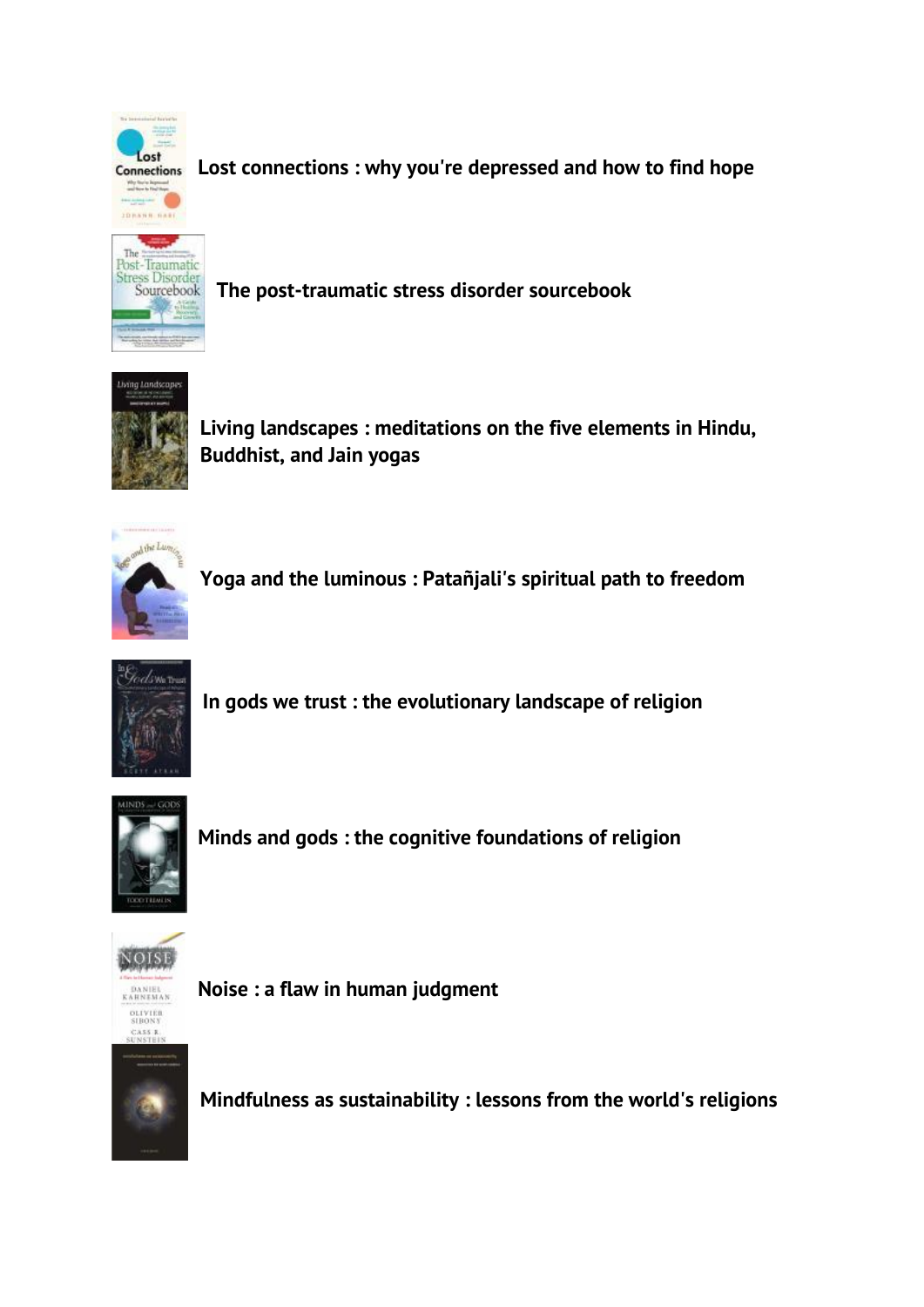

**Overcoming anxiety [: a self-help guide using cognitive behavioral](https://solo.bodleian.ox.ac.uk/primo-explore/fulldisplay?docid=oxfaleph019702740&context=L&vid=SOLO&lang=en_US&search_scope=LSCOP_STX&adaptor=Local%20Search%20Engine&isFrbr=true&tab=local&query=any,contains,Overcoming%20Anxiety&offset=0)  [techniques](https://solo.bodleian.ox.ac.uk/primo-explore/fulldisplay?docid=oxfaleph019702740&context=L&vid=SOLO&lang=en_US&search_scope=LSCOP_STX&adaptor=Local%20Search%20Engine&isFrbr=true&tab=local&query=any,contains,Overcoming%20Anxiety&offset=0)**

**[Grief is the thing with feathers](https://solo.bodleian.ox.ac.uk/primo-explore/fulldisplay?docid=oxfaleph020767515&context=L&vid=SOLO&lang=en_US&search_scope=LSCOP_ALL&adaptor=Local%20Search%20Engine&isFrbr=true&tab=local&query=any,contains,Grief%20is%20the%20thing%20with%20feathers%20/&sortby=rank&facet=frbrgroupid,include,313600212&offset=0)**



**[An introduction to coping with insomnia and sleep problems](https://solo.bodleian.ox.ac.uk/primo-explore/fulldisplay?docid=oxfaleph021881623&context=L&vid=SOLO&lang=en_US&search_scope=LSCOP_ALL&adaptor=Local%20Search%20Engine&isFrbr=true&tab=local&query=any,contains,An%20Introduction%20to%20Coping%20With%20Insomnia%20and%20Sleep%20Problems&sortby=rank&facet=frbrgroupid,include,240510838&offset=0)**



**Mindfulness [: a practical guide to finding peace in a frantic world](https://solo.bodleian.ox.ac.uk/primo-explore/fulldisplay?docid=oxfaleph017805013&context=L&vid=SOLO&lang=en_US&search_scope=LSCOP_ALL&adaptor=Local%20Search%20Engine&tab=local&query=any,contains,Mindfulness%20J.%20Mark%20G.%20Williams,%20Danny%20Penman&offset=0)**



**[Braiding sweetgrass : indigenous wisdom, scientific knowledge and](https://solo.bodleian.ox.ac.uk/primo-explore/fulldisplay?docid=oxfaleph022077349&context=L&vid=SOLO&lang=en_US&search_scope=LSCOP_ALL&adaptor=Local%20Search%20Engine&isFrbr=true&tab=local&query=any,contains,Braiding%20sweetgrass%20:%20indigenous%20wisdom,%20scientific%20knowledge%20and%20the%20teachings%20of%20plants%20/&sortby=rank&facet=frbrgroupid,include,338498530&offset=0)  [the teachings of plants](https://solo.bodleian.ox.ac.uk/primo-explore/fulldisplay?docid=oxfaleph022077349&context=L&vid=SOLO&lang=en_US&search_scope=LSCOP_ALL&adaptor=Local%20Search%20Engine&isFrbr=true&tab=local&query=any,contains,Braiding%20sweetgrass%20:%20indigenous%20wisdom,%20scientific%20knowledge%20and%20the%20teachings%20of%20plants%20/&sortby=rank&facet=frbrgroupid,include,338498530&offset=0)**



**Mindfulness for health [: a practical guide to relieving pain, reducing](https://solo.bodleian.ox.ac.uk/primo-explore/fulldisplay?docid=oxfaleph019564745&context=L&vid=SOLO&lang=en_US&search_scope=LSCOP_ALL&adaptor=Local%20Search%20Engine&isFrbr=true&tab=local&query=any,contains,Mindfulness%20for%20Health&sortby=rank&facet=frbrgroupid,include,241867807&offset=0)  [stress and restoring wellbeing](https://solo.bodleian.ox.ac.uk/primo-explore/fulldisplay?docid=oxfaleph019564745&context=L&vid=SOLO&lang=en_US&search_scope=LSCOP_ALL&adaptor=Local%20Search%20Engine&isFrbr=true&tab=local&query=any,contains,Mindfulness%20for%20Health&sortby=rank&facet=frbrgroupid,include,241867807&offset=0)**



**Altered traits [: science reveals how meditation changes your mind,](https://solo.bodleian.ox.ac.uk/primo-explore/fulldisplay?docid=oxfaleph022600692&context=L&vid=SOLO&lang=en_US&search_scope=LSCOP_ALL&adaptor=Local%20Search%20Engine&isFrbr=true&tab=local&query=any,contains,Altered%20Traits&sortby=rank&facet=frbrgroupid,include,372638673&offset=0)  [brain, and body](https://solo.bodleian.ox.ac.uk/primo-explore/fulldisplay?docid=oxfaleph022600692&context=L&vid=SOLO&lang=en_US&search_scope=LSCOP_ALL&adaptor=Local%20Search%20Engine&isFrbr=true&tab=local&query=any,contains,Altered%20Traits&sortby=rank&facet=frbrgroupid,include,372638673&offset=0)**



**Overcoming perfectionism [: a self-help guide using scientifically](https://solo.bodleian.ox.ac.uk/primo-explore/fulldisplay?docid=oxfaleph021224378&context=L&vid=SOLO&lang=en_US&search_scope=LSCOP_ALL&adaptor=Local%20Search%20Engine&tab=local&query=any,contains,overcoming%20perfectionism&offset=0)  [supported cognitive behavioural techniques](https://solo.bodleian.ox.ac.uk/primo-explore/fulldisplay?docid=oxfaleph021224378&context=L&vid=SOLO&lang=en_US&search_scope=LSCOP_ALL&adaptor=Local%20Search%20Engine&tab=local&query=any,contains,overcoming%20perfectionism&offset=0)**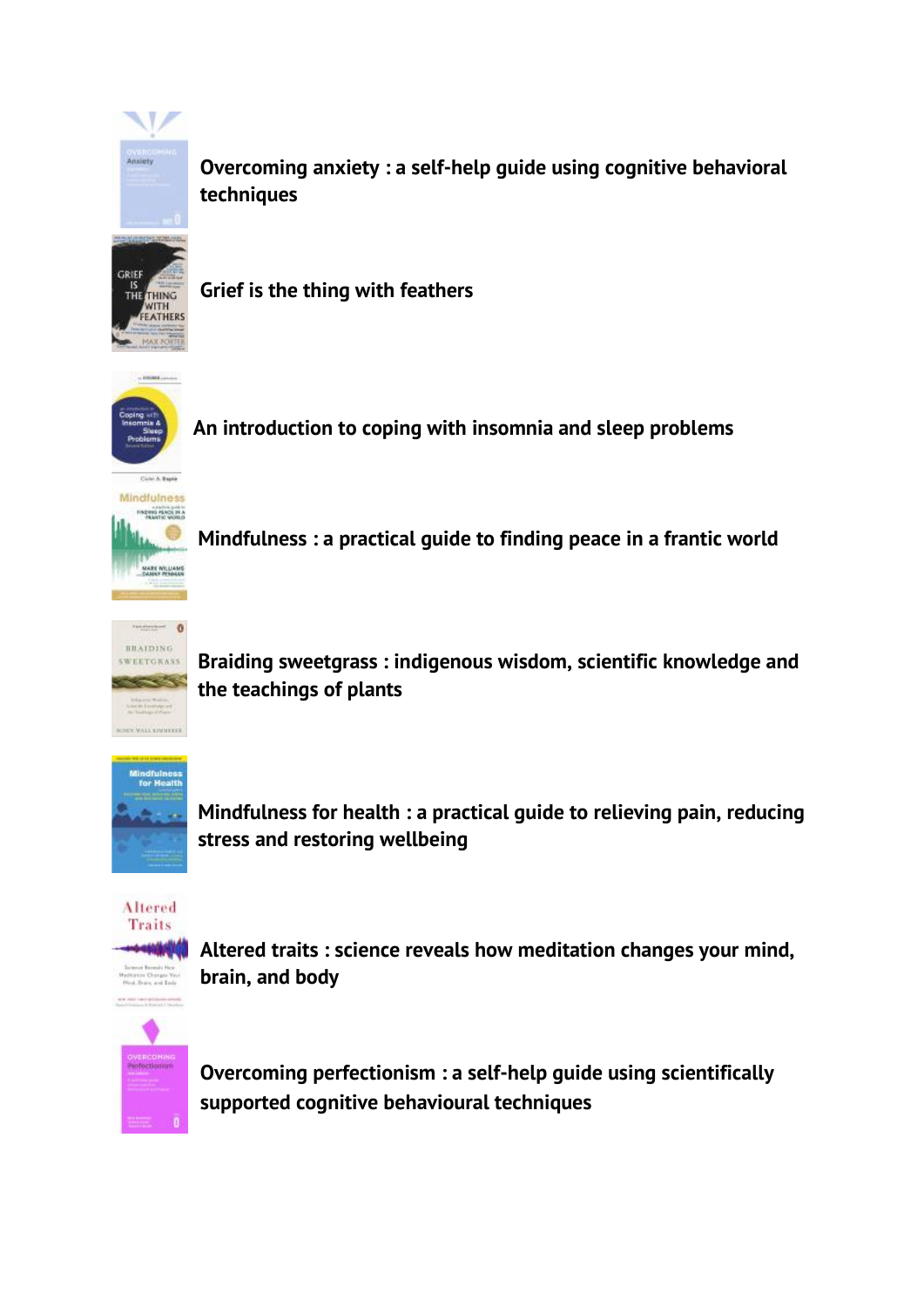

**[The Midnight Library](https://solo.bodleian.ox.ac.uk/primo-explore/fulldisplay?docid=oxfaleph022533566&context=L&vid=SOLO&lang=en_US&search_scope=LSCOP_STX&adaptor=Local%20Search%20Engine&isFrbr=true&tab=local&query=any,contains,The%20Midnight%20Library&offset=0)**



**Indistractable [: how to control your attention and choose your life](https://solo.bodleian.ox.ac.uk/primo-explore/fulldisplay?docid=oxfaleph022643208&context=L&vid=SOLO&lang=en_US&search_scope=LSCOP_STX&adaptor=Local%20Search%20Engine&isFrbr=true&tab=local&query=any,contains,Indistractable&offset=0)**



**[Why be happy when you](https://solo.bodleian.ox.ac.uk/primo-explore/fulldisplay?docid=oxfaleph019298283&context=L&vid=SOLO&lang=en_US&search_scope=LSCOP_ALL&adaptor=Local%20Search%20Engine&isFrbr=true&tab=local&query=any,contains,Why%20be%20happy%20when%20you%20can%20be%20normal&sortby=rank&facet=frbrgroupid,include,240717165&offset=0) could be normal?**

THE NEW SCRIMER JAMES HESTOS  $-1$ 

**Breath [: the new science of a lost art](https://solo.bodleian.ox.ac.uk/primo-explore/fulldisplay?docid=oxfaleph022658136&context=L&vid=SOLO&lang=en_US&search_scope=LSCOP_STX&adaptor=Local%20Search%20Engine&tab=local&query=any,contains,Breath&facet=tlevel,include,physical_item&offset=0)**



**[Atlas of the heart](https://solo.bodleian.ox.ac.uk/primo-explore/fulldisplay?docid=oxfaleph022725372&context=L&vid=SOLO&lang=en_US&search_scope=LSCOP_STX&adaptor=Local%20Search%20Engine&tab=local&query=any,contains,Atlas%20of%20the%20heart&offset=0)**



**Four thousand weeks [: time and how to use it](https://solo.bodleian.ox.ac.uk/primo-explore/fulldisplay?docid=oxfaleph022644932&context=L&vid=SOLO&lang=en_US&search_scope=LSCOP_ALL&adaptor=Local%20Search%20Engine&isFrbr=true&tab=local&query=any,contains,four%20thousand%20weeks&sortby=rank&facet=frbrgroupid,include,512611070&offset=0)**



**Overcoming stress [: a self-help guide using cognitive behavioral](https://solo.bodleian.ox.ac.uk/primo-explore/fulldisplay?docid=oxfaleph017113366&context=L&vid=SOLO&lang=en_US&search_scope=LSCOP_STX&adaptor=Local%20Search%20Engine&tab=local&query=any,contains,Overcoming%20Stress&offset=0)  [techniques](https://solo.bodleian.ox.ac.uk/primo-explore/fulldisplay?docid=oxfaleph017113366&context=L&vid=SOLO&lang=en_US&search_scope=LSCOP_STX&adaptor=Local%20Search%20Engine&tab=local&query=any,contains,Overcoming%20Stress&offset=0)**



**The subtle art of not giving a [fuck : a counterintuitive approach to](https://solo.bodleian.ox.ac.uk/primo-explore/fulldisplay?docid=oxfaleph021480171&context=L&vid=SOLO&lang=en_US&search_scope=LSCOP_STX&adaptor=Local%20Search%20Engine&tab=local&query=any,contains,The%20Subtle%20Art%20of%20Not%20Giving%20A%20F*ck&offset=0)  [living a good life](https://solo.bodleian.ox.ac.uk/primo-explore/fulldisplay?docid=oxfaleph021480171&context=L&vid=SOLO&lang=en_US&search_scope=LSCOP_STX&adaptor=Local%20Search%20Engine&tab=local&query=any,contains,The%20Subtle%20Art%20of%20Not%20Giving%20A%20F*ck&offset=0)**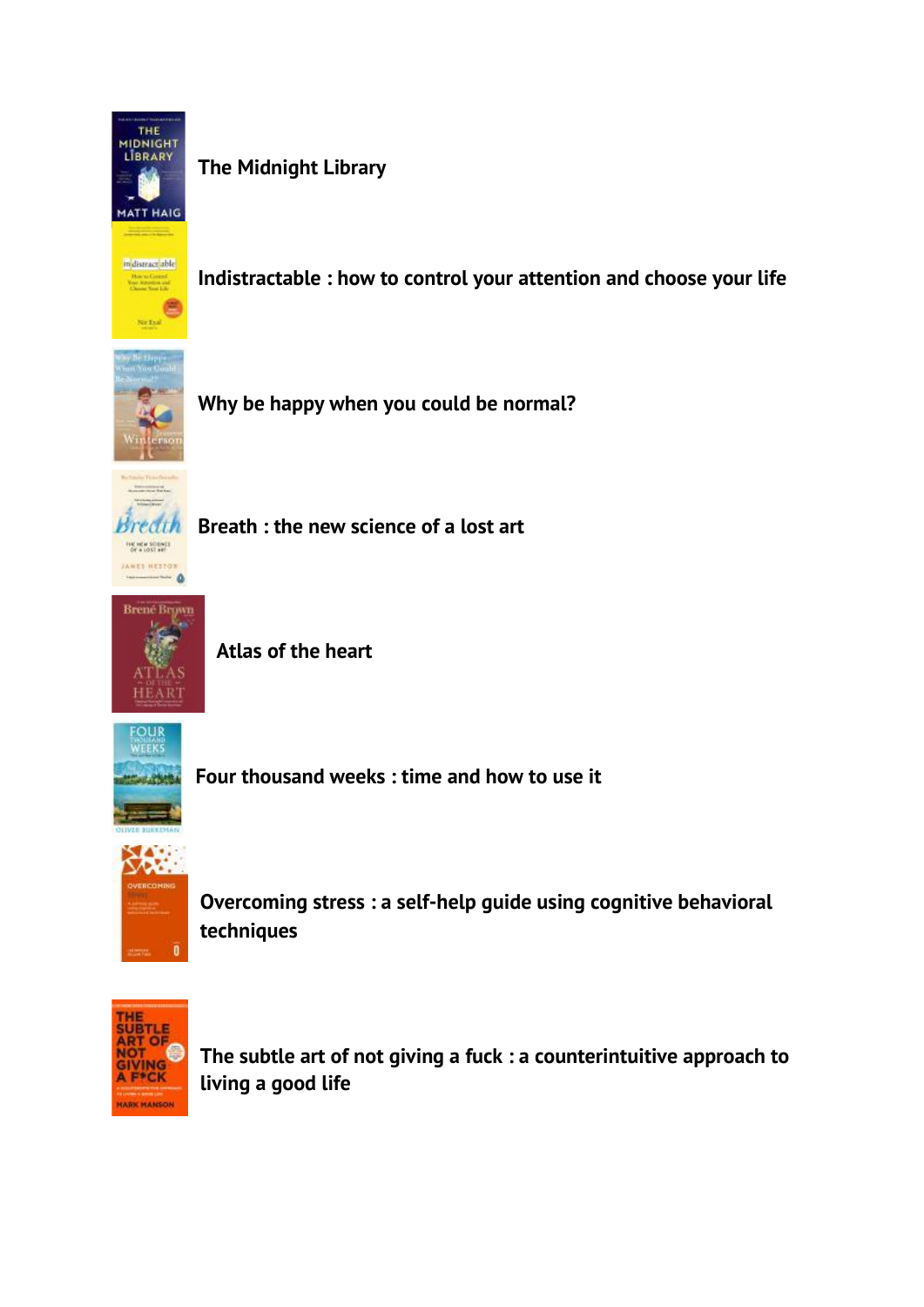

**The happiness trap : based on ACT - [a revolutionary mindfulness](https://solo.bodleian.ox.ac.uk/primo-explore/fulldisplay?docid=oxfaleph017153582&context=L&vid=SOLO&lang=en_US&search_scope=LSCOP_STX&adaptor=Local%20Search%20Engine&isFrbr=true&tab=local&query=any,contains,The%20Happiness%20Trap&offset=0)[based programme for overcoming stress, anxiety and depression](https://solo.bodleian.ox.ac.uk/primo-explore/fulldisplay?docid=oxfaleph017153582&context=L&vid=SOLO&lang=en_US&search_scope=LSCOP_STX&adaptor=Local%20Search%20Engine&isFrbr=true&tab=local&query=any,contains,The%20Happiness%20Trap&offset=0)**

**[Get untamed](https://solo.bodleian.ox.ac.uk/primo-explore/fulldisplay?docid=oxfaleph022761418&context=L&vid=SOLO&lang=en_US&search_scope=LSCOP_STX&adaptor=Local%20Search%20Engine&tab=local&query=any,contains,Get%20Untamed&offset=0) : the journal**



**[What a time to be alone](https://solo.bodleian.ox.ac.uk/primo-explore/fulldisplay?docid=oxfaleph021246781&context=L&vid=SOLO&lang=en_US&search_scope=LSCOP_STX&adaptor=Local%20Search%20Engine&tab=local&query=any,contains,What%20a%20Time%20to%20Be%20Alone&offset=0)**



**Quiet : silencing the [brain chatter and believing that you're good](https://solo.bodleian.ox.ac.uk/primo-explore/fulldisplay?docid=oxfaleph021429521&context=L&vid=SOLO&lang=en_US&search_scope=LSCOP_STX&adaptor=Local%20Search%20Engine&tab=local&query=any,contains,Fearne%20Cotton%20Quiet&offset=0)  [enough](https://solo.bodleian.ox.ac.uk/primo-explore/fulldisplay?docid=oxfaleph021429521&context=L&vid=SOLO&lang=en_US&search_scope=LSCOP_STX&adaptor=Local%20Search%20Engine&tab=local&query=any,contains,Fearne%20Cotton%20Quiet&offset=0)**



**Stressilient [: how to beat stress and build resilience](https://solo.bodleian.ox.ac.uk/primo-explore/fulldisplay?docid=oxfaleph022761416&context=L&vid=SOLO&lang=en_US&search_scope=LSCOP_ALL&adaptor=Local%20Search%20Engine&tab=local&query=any,contains,Stressilient&offset=0)**



**[The mental health workbook \(4 in 1\): a practical guide to cognitive](https://solo.bodleian.ox.ac.uk/primo-explore/fulldisplay?docid=oxfaleph022761415&context=L&vid=SOLO&lang=en_US&tab=local&query=any,contains,The%20Mental%20Health%20Workbook%20:%20A%20Practical%20Guide%20To%20Cognitive%20Behavioral%20Therapy%20(CBT),%20DBT%20&offset=0)  [behavioral therapy \(CBT\), DBT & ACT for overcoming social anxiety,](https://solo.bodleian.ox.ac.uk/primo-explore/fulldisplay?docid=oxfaleph022761415&context=L&vid=SOLO&lang=en_US&tab=local&query=any,contains,The%20Mental%20Health%20Workbook%20:%20A%20Practical%20Guide%20To%20Cognitive%20Behavioral%20Therapy%20(CBT),%20DBT%20&offset=0)  [panic attacks, depression, phobias and addictions](https://solo.bodleian.ox.ac.uk/primo-explore/fulldisplay?docid=oxfaleph022761415&context=L&vid=SOLO&lang=en_US&tab=local&query=any,contains,The%20Mental%20Health%20Workbook%20:%20A%20Practical%20Guide%20To%20Cognitive%20Behavioral%20Therapy%20(CBT),%20DBT%20&offset=0)**



**[Why has nobody told me this before?](https://solo.bodleian.ox.ac.uk/primo-explore/fulldisplay?docid=oxfaleph022754666&context=L&vid=SOLO&lang=en_US&search_scope=LSCOP_STX&adaptor=Local%20Search%20Engine&isFrbr=true&tab=local&query=any,contains,Why%20Has%20Nobody%20Told%20Me%20This%20Before?&offset=0)**



**Atomic habits [: an easy and proven way to build good](https://solo.bodleian.ox.ac.uk/primo-explore/fulldisplay?docid=oxfaleph021732137&context=L&vid=SOLO&lang=en_US&search_scope=LSCOP_STX&adaptor=Local%20Search%20Engine&tab=local&query=any,contains,Atomic%20Habits&offset=0) habits and [break bad ones : tiny changes, remarkable results](https://solo.bodleian.ox.ac.uk/primo-explore/fulldisplay?docid=oxfaleph021732137&context=L&vid=SOLO&lang=en_US&search_scope=LSCOP_STX&adaptor=Local%20Search%20Engine&tab=local&query=any,contains,Atomic%20Habits&offset=0)**